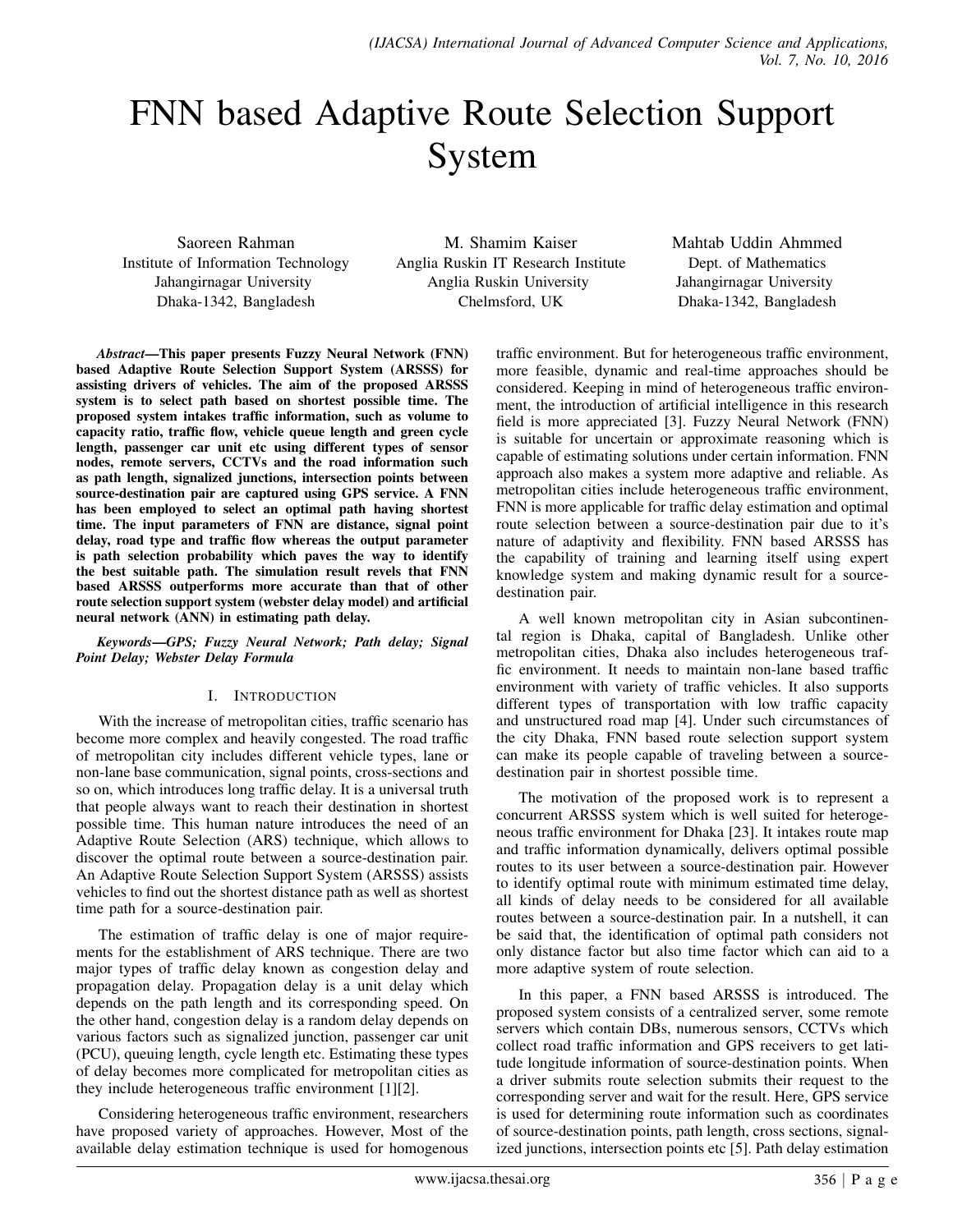is a major portion for optimal path identification. To calculate them a classic statistical model is used. To determine a route as an optimal solution FNN is used. It takes various information as input parameters, process them, estimates optimal route and generates the optimal path as output result. In this regard, to train FNN, hybrid learning algorithm is used which makes the performance of FNN more acceptable and realistic.

Based on the above conditions and by considering real time traffic data, the proposed system delivers the best available path which requires least travel time for a specified sourcedestination pair for its user.

The rest of the paper is organized as follows. Related works have been reviewed in Section II. System model is presented in Section III. System architecture is included in Section IV. Simulation and results are discussed in Section V. Finally our work is concluded in Section VI.

# II. RELATED WORKS

In modern road traffic system the most focused problem is efficient and fastest path selection on a busy road. Time that is needed to travel between a source-destination pair, depends on various factors that affects the travel time. Such kinds of affect can be considered as car speed, intersection delay, signalized junction, lane capacity, heterogeneous traffic environment, path distance, queuing length etc. Moreover these factors kill valuable time of passengers [6]. For the above circumstances people have to choose the appropriate path directions from source to destination so that they can reach their destination in time. Efficient route selection system generally considers minimum delay time within source and destination. In a highly populated area one of the most important points of roads and streets are signalized junction. To calculate signalized junction some common measurements are considered like average delay per PCU, cycle length, PCU, green signal ratio, degree of saturation etc. within a path from source to destination [7].

By using deterministic queuing analysis, F. V. Webster, developed a series of traffic theories. His proposal included a statistical regression based model for delay estimation that is experienced by researchers at under saturated signalized intersections. Generally transportation professionals use vehicle delay as a parameter to observe the performance of signalized intersection. Due to random arrival of vehicles (Car, Bus, Mini Bus, Bus, Two-Wheelers) delay estimation is more complex, several populated models have been proposed to handle this complex issue [8] [9].

Among various traffic models, the most well-known model was developed by Miller and Akcelik in Australia [10], which used in HCM model in United States [11] and the model developed by Teply in Canada [12]. These models are logically superior to Webster's classical model because they can successfully deal with over saturated conditions and homogeneous traffic behaviours.

G.K.H. Pang, K. Takabashi, T. Yokota, proposed an approach named as adaptive route selection for dynamic route guidance system based on fuzzy-neural approaches [37]. In 2005,"Heuristic shortest path algorithms for transportation applications" has been proposed which was a survey review of various heuristic shortest path algorithms for traffic network [13]. In 2007, Lefebvre and Balmer proposed an approach that computes a time-dependent shortest path for traffic network [14]. In 2010 and 2014, two different shortest path algorithms "Floyed algorithm" and "Dijkstra algorithm" were proposed [15] [16]. They optimized these algorithms to identify shortest path within specific nodes for various traffic networks. Gutenschwager, Axel Radtke, Volker and Zeller compared different approaches for traffic networks. They also implemented a model for automatic routing of vehicles [17]. In 2013 ANN based Short term traffic flow prediction for a non urban highway was proposed. In these paper author used past traffic data for short term traffic flow prediction [38]. In 2014 a work has been proposed that introduced highway dimensions and efficient shortest path algorithms [18]. For transportation in 2015 a route planning approach has been proposed which considered various techniques for identifying travel time delay within a particular source and destination [19].

However, most of these models are primarily focused on highways and systematic traffic systems that do not generally account with mixed-speed vehicles and multi-lane systems. These models are not suitable enough for a crowded metropolitan city like Dhaka, the capital of Bangladesh, where travelers experience difficulties in multi-lane roads due to chaotic nature of mixed-speed, as well as mixed-type, traffics and not so systematic traffic-controlling mechanisms. To address this problem, Hoque and Imran modified the Webster delay model to make it usable under non-lane based mixed road traffic condition [10]. The model has been calibrated to form a "Modified Webster Delay Formula", which was subsequently validated by comparing the expected delays with observed delays.

In 2009, Chu Cong, Tran Hoai, Tran Thanh and Kazushi proposed an expectation function and Taylor series for Webster formula that estimate delay at pre-timed signalized intersections under heterogeneous traffic conditions [21]. In 2014, Hadiuzzaman, Mizanur, Tanweer and Ahsanul developed heterogeneous traffic model at signalized intersection. Based on field measurement they provide a regression analysis which measures the accuracy of traffic models considering the traffic scenario of Dhaka City [22]. The work of [23] presents a traffic information based adaptive route selection support system by offering a model that helps to calculate the minimum delay for a particular source to destination according to the google map.

Some traffic model designers consider FNN approach as an adaptive solution for route selection. Now-a-days, for the establishment of an ARSSS, FNN have considered one of the most eligible technique for implementing an intelligent route selection support system [1] [26]. In 2011, a bioinspired integrated with FNN introduced a dynamic route selection system [27]. Following that year, a PSO based dynamic shortest path algorithm using fluid neural network was proposed. That approaches were especially applicable for stochastic traffic network [28]. After few years later, a hybrid optimization algorithm has been proposed which introduced ASO and FNN for better result [29]. A work of ANN based road traffic accidents prediction was introduced in 2014. This work is accomplished based on Jordan [36]. In 2014, R. Yasdi proposed an approach that predicts road traffic using neural network [39]. In 2015, a passenger route selection model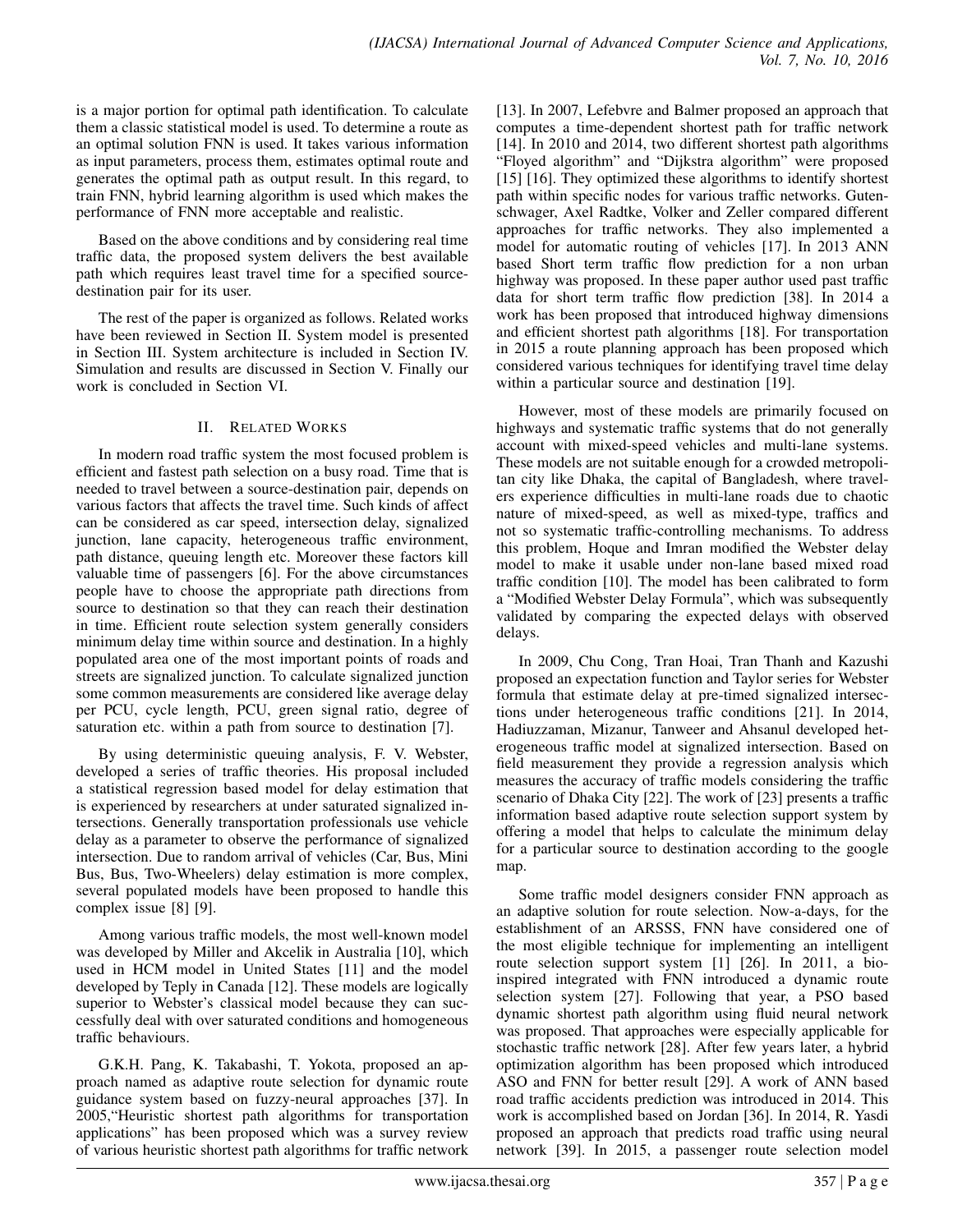

Fig. 1. System Model Scenario.

has been proposed by Fatma Al-Widyan, Nathan Kirchner, Michelle Zeibots [40]. From 2010 to 2016, several FNN based approaches have introduced in work [33][34][35].

In this paper, we use the proposed model scheme of [23] for more realistic modeling of FNN based route selection support system for Dhaka, Bangladesh.

#### III. SYSTEM MODEL

This section describes the system model, work flow and formulation of the ARSSS.

Figure 1, shows the system model of ARSSS. The entire system can be considered as a real-time client server approach. ARSSS includes users, system server, several remote servers and Wireless Sensor Network (WSN). It uses variety of information which are collected from GPS, CCTVs and others existing real-time remote servers. ARSSS also captures data from sensor nodes which are supported by WSN. The system server takes service request from it's client via smart device (mobile phone), generates the result of the service and responses back to its requesting client. In another word, for a source-destination pair, the proposed ARSSS takes predefined features as inputs from it's user, processes them using captured information and delivers the best available path as output. The main aim of the proposed system is to define an optimal route among several possible routes between a source-destination pair. Thus, the scenario shown in figure 1, is considered to provide the shortest distance path as well as shortest time path which is optimal path between a source-destination pair.

# *A. System Work flow*

In this paper, a heterogeneous traffic environment is considered which includes mixed-speed, mixed-type vehicles and multi-lane road structure. The work flow of the proposed system is shown in Figure 2.

At the very beginning, the proposed system considers user preference, denoted by  $\Phi$ , and source-destination pair, denoted by  $(s; d)$ , as inputs which is defined by users.  $\Phi$  offers users to declare the presence of priority for a particular route between a source-destination point. Whereas, the other input,  $(s; d)$  offers

users to declare the source-destination names or locations. That is,  $(s; d)$  takes GPS coordinates (latitudes, longitudes) of user defined source-destination pair. Moreover, each user provides position and movement information to the corresponding server in background mode using GPS. After having basic information (latitudes,longitudes, user-preference) captured form user, it runs query to other information holder nodes (servers, other users, sensor nodes) for capturing other information to generate optimal route between two predefined nodes. A volatile storage is maintained to store concurrent data for the upcoming calculation. After capturing input parameters, a pre-decision phase is considered. Next, based on the decision of previous phase, data per-processing phase is performed. Regarding source destination points it calculates all possible delays for all possible routes using GPS map. After completion of data pre-processing phase, FNN controller identifies an optimal route between a source-destination pair. After that, path identification phase is performed. This phase considers the resulted route of previous phase as the optimal route and declares it as the best one. Finally, the proposed system delivers the identified optimal route to its user and stores the solution for further usage.

# *B. Initial Decision Method*

Initially, the proposed system takes user preference  $\Phi$  and source-destination points  $(s; d)$  these two major parameters as input from the user. To identify an optimal path for a particular location, user must have to define specific source-destination point. Using GPS coordinate service the latitudes and longitudes of user defined source and destination points are determined [30] [31][32]. Therefore,  $(s; d)$  input parameter can be functioned as:

$$
s = (lat_s, long_s) \tag{1}
$$

$$
d = (lat_d, long_d) \tag{2}
$$

Here, s and d are considered as source-destination locations whereas *lat* and *long* are considered as latitude and longitude coordinate values of a source-destination point.

Another major consideration as input parameter is user preference, denoted by  $\Phi$  which can be declared as

$$
\Phi \quad \epsilon \quad [0,1] \tag{3}
$$

Here,  $\Phi = 1$  means user declares high level of user preference in choosing route between source-destination pair;  $\Phi = 0.5$  means user has confusion in choosing route between source-destination pair and  $\Phi = 0.0$  means user has no preference in choosing route between source-destination pair.

If  $\Phi$  results in high level of user preference then the selected route chosen by the user will be considered as the best path. In this case, no further calculation and decision making is required. For the other two cases the proposed system will calculate total delay time for each possible route and propose a reliable decision by identifying the optimal path between a particular source-destination point. To generate and identify the optimal route several phases have been considered which have been discussed in the upcoming sections.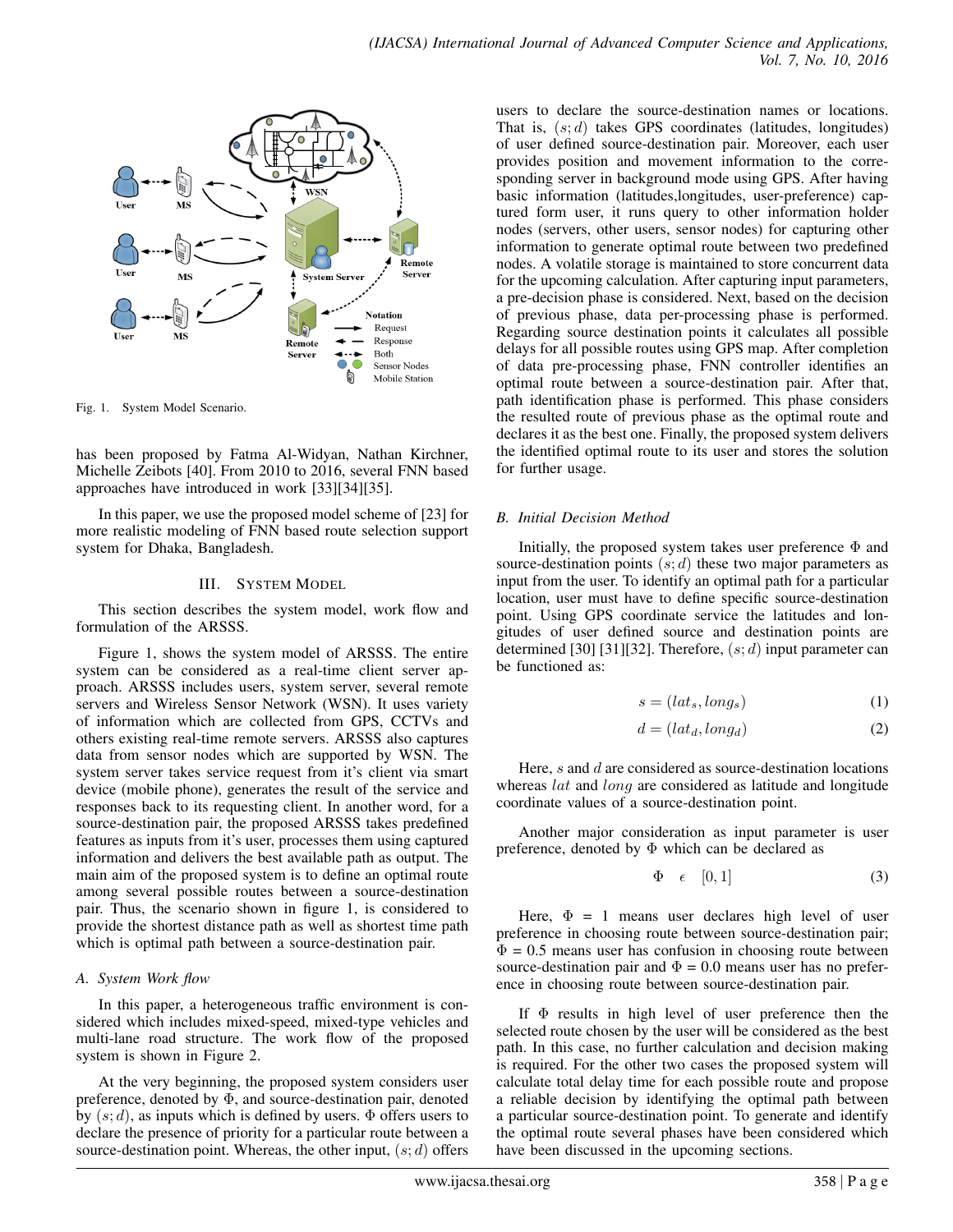

Fig. 2. System Work flow.

#### *C. Data Pre-processing*

These phase performs two major activities in optimal path selection process. First one is capturing all necessary information that are required to determine optimal path for a source-destination pair. It collects concurrent usable information from the user in background mode using GPS[30] [31]. It also runs query to other nodes to get required information for further calculation for optimal route selection. All information captured by this phase are memorize and updated in a volatile storage.

And second one is performing delay calculation for all possible routes between a source-destination pair using GPS map. To calculate the total delay time from a particular sourcedestination pair *straight path delay*, *cross section delay* and *signal point delay* is considered. The *straight path delay* is the time that needed to cover a specific distance. The *cross section delay* is the time that a vehicle takes to cross a crossingpoint intersection. The *signal point delay* is the time which is required at a signalized junction [23] [24] [25]. It also considers road type and traffic flow calculation used in FNN controller.

*1) Path Delay:* Path delay includes both *straight path delay* as well as *cross section delay*. It considers path distance along with referred path speed both for straight path and a crosssection point. If  $j$ -th route with m branches is chosen to cover the distance  $d_{jm}$  with average speed  $v_{jm}$ , then the *path delay* can be denoted by  $D_{im}$  and defined as:

$$
D_{jm} = \sum_{m=1}^{m} d_{jm} / v_{jm} \tag{4}
$$

#### Where,  $j, m \in \mathbb{R} : \mathbb{R} \leftarrow real \ numbers$ .

*2) Signal point Delay: Signal point delay* refers the average delay per vehicle at a signalized junction of a particular route with several existing branches. In this paper, *signal point delay* calculation is considered in two steps. First one is the calculation of delay time for a particular signalized intersection followed by modified Webster Delay Model. Another one is variance calculation for delay time in a particular signalized intersection followed by Taylor Series. The estimated time for signal point delay for  $j$ -th route with m branches, can be expressed as:

$$
t_{jm} = \xi + \Delta_T \tag{5}
$$

 $t_{jm}$  calculates congestion delay time at a signalized junction. It includes two basic terms such as  $\xi$  = Average delay time.  $\Delta_T$  = Variance of delay time.

In Equation (17), First term  $\xi$  denotes average delay calculation for a signalized junction and second term  $\Delta_T$  denotes variance of signal point delay for that particular signalized junction.

*Average delay time* is considered in the first term. This paper uses the modified *Webster delay model* which is discussed in [10]. Therefore, the average delay time at any signalized junction is denoted by  $\xi$ . It can be calculated by the following equation.

$$
\xi = \frac{c(1-\lambda)^2}{2(1-\lambda x)} + \frac{x^2}{2v(1-x)} + \rho \tag{6}
$$

Where,

 $c =$  Cycle length of green signal.  $v =$  Vehicle flow rate (Passenger Car Unit/hour).  $\lambda$  = Effective green ratio.  $x$  = Degree of saturation (volume to capacity ratio).

In Equation (6), the first term represents the average delay to the vehicles assuming uniform arrivals. The second term represents the additional delay due to the random arrivals. The third term is a semi-empirical adjustment term used to maintain accuracy for specific field conditions of vehicle arrivals. The modified Webster delay formula is used to estimate signalized intersections for non-lane based heterogeneous traffic conditions.

The expression for delay, given by Equation (6) was not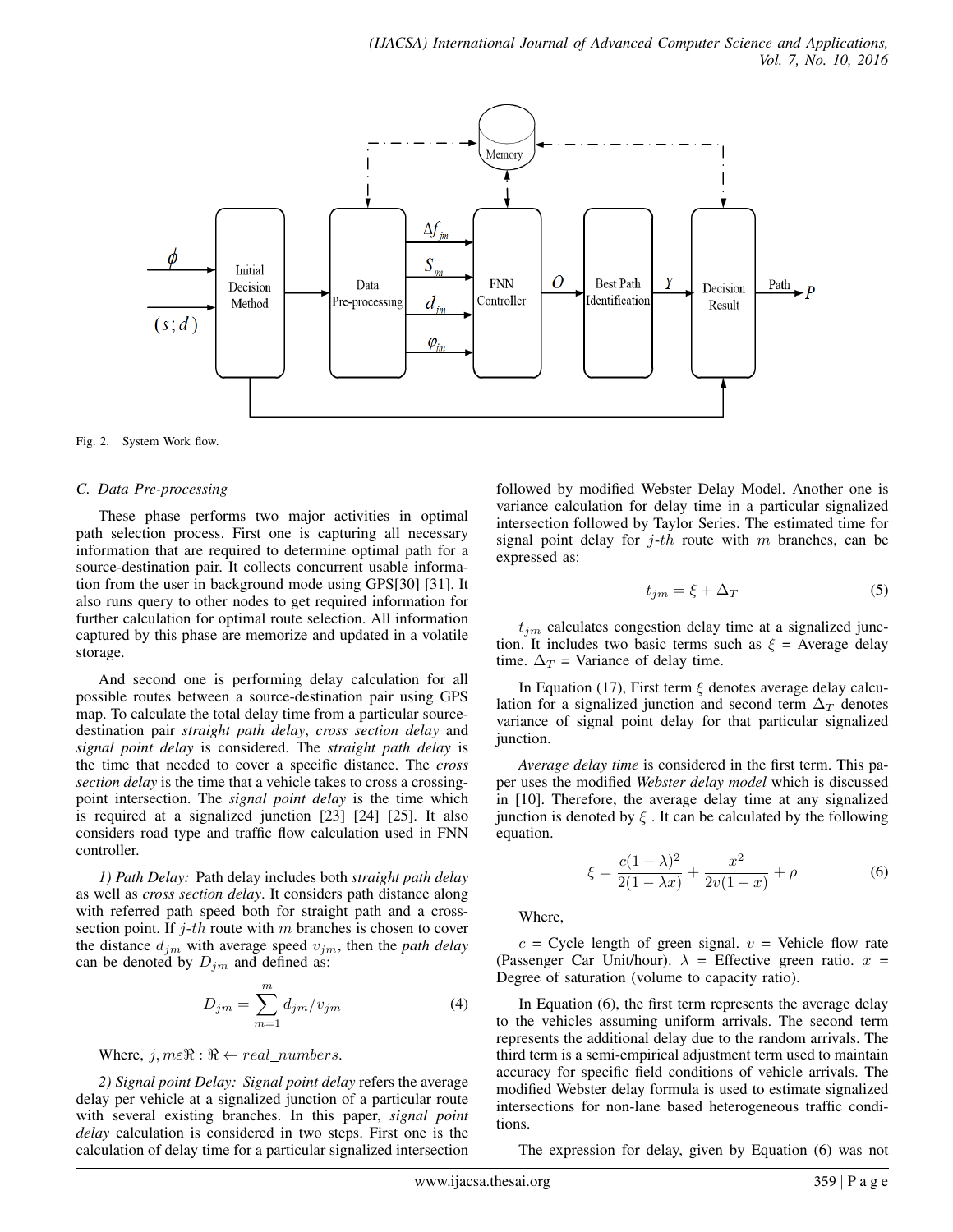derived entirely theoretically. The first and second terms have a theoretical meaning, but the last one is purely empirical. The modification of Websters delay model under non-lane based heterogeneous traffic condition can be measured by adding an empirical adjustment term with first two theoretical terms.

Paper [10] introduced an adjustment term specified for heterogeneous traffic conditions like as dhaka city. In Equation (6) the adjustment term is denoted by  $\rho$ . According to the modified Webster delay model, the adjustment term,  $\rho$ , can be expressed by,

$$
\rho = \alpha_0 + \alpha_1 q + \alpha_2 c + \alpha_3 x + \alpha_4 \lambda + \alpha_5 \eta \tag{7}
$$

Where,  $\alpha_0$  = Constant term in the model.  $\alpha_j$  = the weighted coefficient for corresponding term.

The equation (7) adjusts the validity of the Webster delay model for Dhaka city with some measurement of field observations. This correction term is taken for best suited local road situation and it dependents on all the previous variables which is unique for non-lane based road traffic and can be measured from field observation data.

*Variance of delay time* is measured in the second term . The term variance is considered which is followed by *Taylor Series*. For non linear function  $Y = f(X)$ , the *Taylor Series*(1979) is,

$$
Y = f(\mu_x) + (X - \mu_x) \frac{d^2 f}{dX^2} + \frac{1}{2} (X - \mu_x)^2 \frac{d^2 f}{dX^2}
$$
 (8)

Where,  $\mu_x$  = Mean value.  $X$  = Random variable.

The expected value can be derived by the the second order of Taylor Series.

$$
E(Y) = \frac{1}{2}Var(X)\frac{d^2f}{dX^2}
$$
\n(9)

Where,  $Var(X)$  = the variance of X and estimated by,

$$
Var(X) = E(X2) - \mu_x \tag{10}
$$

Here,  $E(X^2)$  = the expectation value.  $\mu_x$  = Mean of x.

The variance of  $Y = f(X)$  can be expressed as:

$$
Var(Y) = Var(X)\left(\frac{df}{dX}\right)^2 - \frac{1}{4}Var(X)^2\left(\frac{d^2f}{dX^2}\right)^2
$$
  
+  $E((X^2) - \mu_x)^3 \frac{df}{dX} \frac{d^2f}{dX^2}$  (11)  
+  $\frac{1}{4}E((X^2) - \mu_x)^4\left(\frac{d^2f}{dX^2}\right)^2$ 

The expectation function method is an analytic procedure to overcome shortcomings of estimation procedure. It uses estimate functions which depends on random variable X. In this study, for the modified Webster delay model, the degree of saturation  $x$  is considered as random variable.

Considering Taylor Series,  $\Delta_T$  calculates the variance of delay time for modified Webster Delay model. It indicates how far measured delay time can spread out for particular signalized intersection point. In another word, variance calculates the saturation for estimated value and measured delay time value.

Thereby,  $\Delta_T$ , can be expressed as,

$$
\Delta_T = 1/2 p_{x_j} q_{x_j} \tag{12}
$$

Here,

$$
p_{xj} = \frac{c(1-\lambda)^2 \lambda^2}{(1-\lambda x)^3} \tag{13}
$$

and 
$$
q_{xj} = \mu_x^2 (1 + CV^2) - \mu_x
$$
 (14)

Where,  $CV = Covariance$  of correlation.  $\mu_x$  = mean of degree of saturation,  $x$ .

Equation (6) is used to calculate delay time for a signalized junction. And Equation (12) is used to calculate the variance of estimated delay time for that particular signalized junction. Thus, Equation (17) calculates signal point delay for a particular signal point intersection.

Therefor, the total delay time for  $m$  branches at different signal point can be expressed as:

$$
S_{jm} = \sum_{m=1}^{m} t_{jm} \tag{15}
$$

**Total Delay Calculation:** Total delay for an individual path with m branches for a source-destination pair can be expressed as:

$$
\tau_{jm} = D_{jm} + S_{jm} \tag{16}
$$

Where,  $D_{jm}$  = path delay for branch m of j-th route.  $S_{jm}$  $=$  signal point delay for branch m of j-th route.

By using Equation [15] the total delay time of a particular path for a source-destination pair can be measured. It consists of two distinct terms. By using Equation [3], first one calculates all path delay for a particular path. And the last one calculates signal point delay of all signalized junctions for that specific route/path followed by Equation [14].

*3) Road Type:* Road type parameter considers route category as an express way or high way. As express way requires travel payment, less vehicles prefer to use that route. However, some public transports and private vehicles wish to travel on that route. On the other hand, highway does not require any travel payment which is usually preferable by all types of vehicles. Thus, it can be considered that express way has more traffic flow that that of high way. That is, high way includes more vehicles than that of express way. Therefor, road type parameter for route  $j$ -th with branch m denoted as  $jm$  can be defined as  $\varphi_{jm}$ , which is considered as:

$$
\varphi_{jm} = \begin{cases} 1 & jm \quad \epsilon \quad express\_way \\ 0 & else \end{cases}
$$
 (17)

*4) Traffic Flow:* Traffic flow parameter is regarded as traffic load for a particular path with several branches. To identify the optimal path, selection of branches with shortest delay time is equivalently important. Traffic flow defined as  $\Delta f_{im}$ considers difference between inward vehicle flow,  $\zeta_{j m_{in}}$  as well as outward vehicle flow,  $\zeta_{j m_{out}}$  of a particular route. Thus, the higher the traffic flow, the high the possibility of traffic load and the lower the traffic flow, the lower the possibility of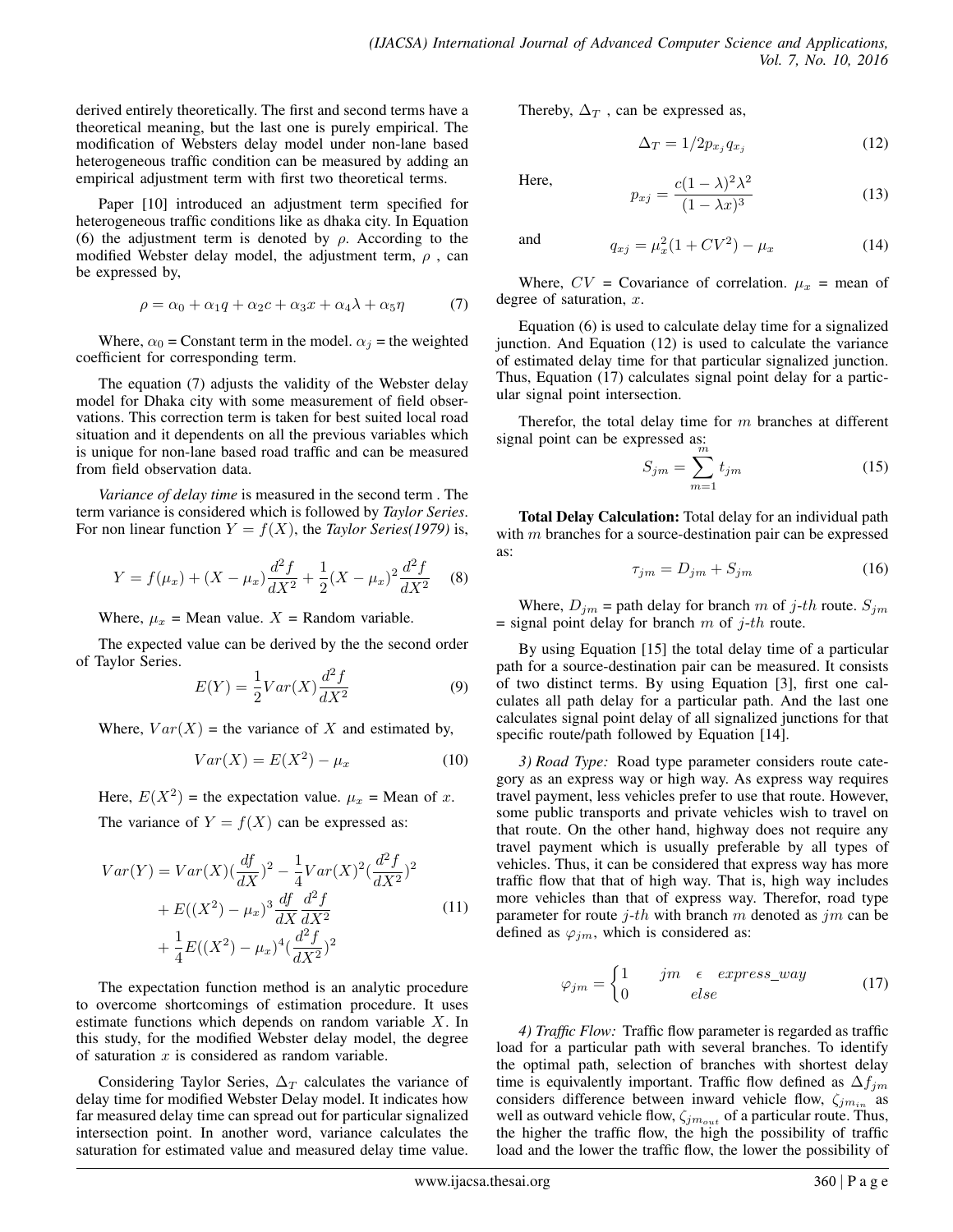

Fig. 3. Block Diagram of FNN Controller Module.

traffic load. Therefore, the system selects that branch which includes least most traffic flow as well as traffic load. Traffic flow,  $\Delta f_{jm}$  for route j with branch m, can be considered as below:

$$
\Delta f_{jm} = \zeta_{jm_{in}} - \zeta_{jm_{out}} \tag{18}
$$

#### *D. FNN Controller*

In this section we discuss the phase named FNN controller.

*1) Block Diagram of FNN Controller Module:* These controller uses FNN approach for ARSSS. It includes fuzzy neural network for decision making to identify optimal route. FNN controller takes distance denoted as  $D_{jm}$ , signal point delay denoted as,  $S_{ij}$ , traffic flow denoted as  $\Delta f_{jm}$  and road type  $\varphi_{jm}$  as input parameters and performs fuzification-defuzification calculation and generates the best suitable route between a source-destination pair. Block diagram of FNN controller module is shown in figure 3.

# *E. General Structure of FNN Controller*

Figure 4 shows the general structure of FNN controller for ARSSS. The Fuzzy Neural Network, i.e., FNN model, maps the inputs using input membership function (preceding parameters) into the output using output membership function (consequent parameters). Based on the input features the FNN controller generates the probability of route selection for a source-destination pair. Both the preceding and consequent parameters are adjusted via the learning process. The hybrid of back propagation and least square estimation are used. Based on the chosen error criterion (which is the sum of squared difference between actual and desired outputs), the FNN changes the input and output membership function parameters. Considering our case, FNN is a five-layers fuzzy neural network that simulates the working principle of a fuzzy inference system . The linguistic nodes in layer one and four represent the inputs and output linguistic variables, respectively. There are four input parameters which are  $X_1$  as  $D_{jm}$  (distance),  $X_2$  as  $S_{ij}$  (signal point delay),  $X_3$  as  $\Delta f_{jm}$  (traffic flow) and  $X_4$  as  $\varphi_{jm}$  (road type). These four input parameters results



Fig. 4. General Structure of FNN Controller.



Fig. 5. Membership functions for all input parameters.

in a single output which is path selection probability denoted as O. Nodes in layers two acts as membership functions for input variables and the membership function used in FNN is generalized gaussian membership function. It can be noted that, first three input parameters includes three membership functions whereas the last one includes only two membership functions. Each neuron in the third layer represents one fuzzy rule. FNN used in ARSSS includes 32 fuzzy rules. Here, The third Layer normalizes the strength of all the rules whereas the forth layer used gaussian membership membership function to aggregated results which are forward to the output layer as path selection probability, O.

*1) Membership Function for all Inputs:* Figure 8 shows four individual plots of membership functions for all input parameters. Figure 8-(a)(b)(c) include fuzzy set [Low, Medium, High] which is applicable for  $D_{jm}$  (distance),  $S_{ij}$  (signal point delay),  $\Delta f_{im}$  (traffic flow) these three input parameters. Whereas, Figure 8-(d) includes fuzzy set [Express way, High way] which is only applicable for input variable  $\varphi_{im}$  (road type) from input layer. All the membership functions were derived from the fuzzy set of input parameters where gaussian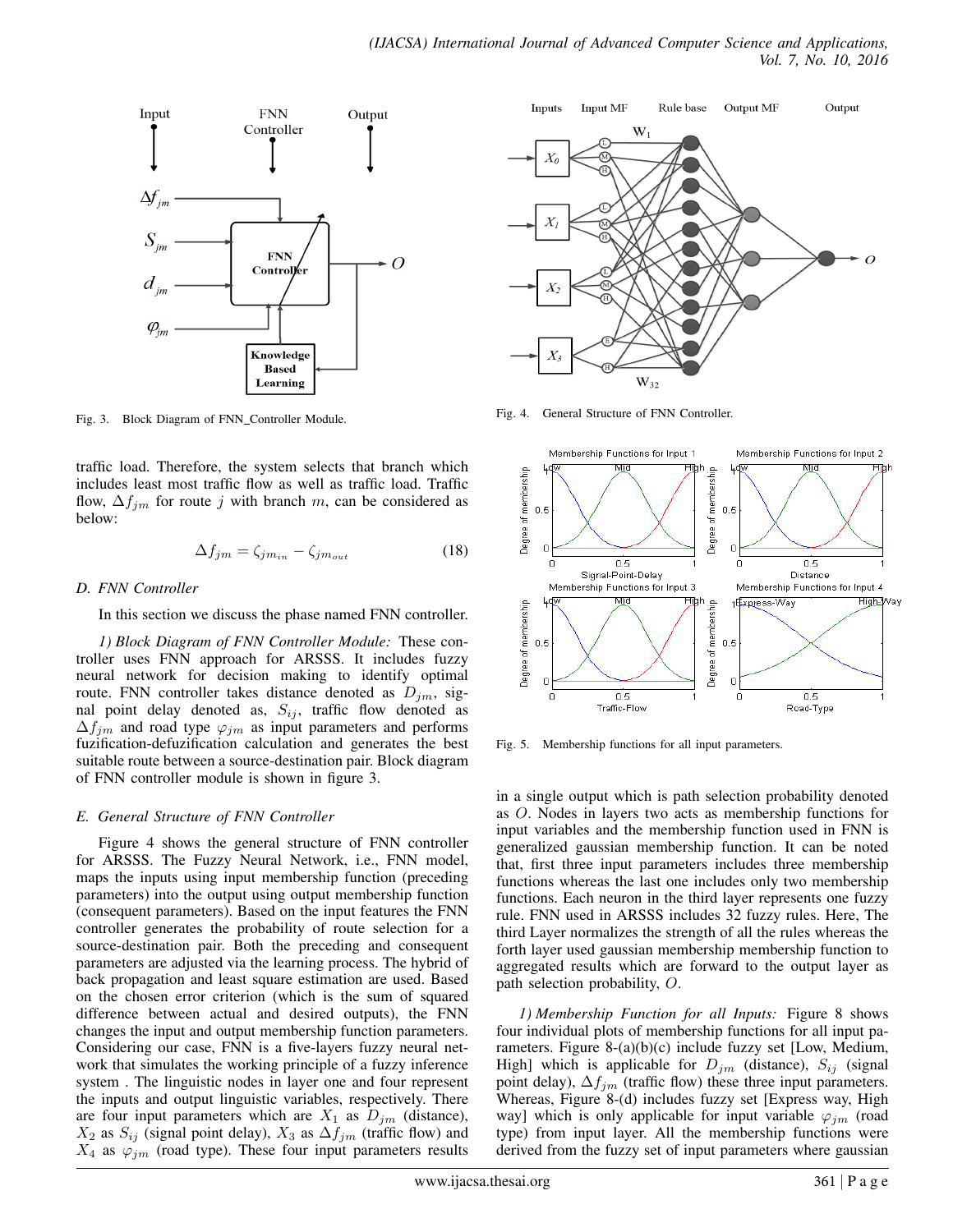

Fig. 6. Output membership function.



Fig. 7. Surface view of rule base system.

membership function is adopted for transforming the crisp input into linguistic level.

*2) Membership Function for Output:* Figure 9 shows membership function for output parameter path-selectionprobability, O. It incudes fuzzy set [Low, Medium, High]. The output membership function is derived by output fuzzy set. When a route holds all features of a best path then the probability of that path selection is high. Otherwise it is low or medium based on the features that it holds. Here, gaussian membership function is considered for output membership function.

*3) Surface View:* Figure 10 shows four individual plots of surface view of input-output parameters for the proposed system. Here, Both  $x - axis$  and  $y - axis$  represent input parameters whereas  $z - axis$  represents the output parameter. Figure 8-(a) shows the surface view of input parameters signal point delay, distance with output parameter path selection probability, O. Followed by figure 8-(a), 8-(b)(c)(d) show the surface view of input parameters between traffic flow, signal point delay; road type, signal point delay and traffic flow, distance with output parameter path selection probability.

# *F. Best Path Identification and Decision Result*

This phase takes the output of FNN controller. After completing activities of FNN controller, these phase captures the output  $O$  (path selection probability) which declares the probability of each available routes between a source-destination pair. It takes that probability result, identifies an optimal route denoted by  $Y$ , which includes shortest path delay as well as shortest time delay. At the end of this phase, best suited path  $P$  is defined and send back to it's user as a solution of system query. Once a solution is declared for a specific sourcedestination pair, the resulted optimal path is stored in memory and being updated or modified while it is needed.

# IV. SYSTEM ARCHITECTURE

In this section we present the system architecture of our proposed system. First we present an algorithm that supports our system for generating the best possible result. Then we discuss the block diagram of FNN controller which performs decision making of path selection for the proposed adaptive scheme.

# *A. Algorithm*

In this section we propose an algorithm that declares the procedure, step by step, to identify best path between a source-destination point. The algorithm used in our proposed scheme is presented in Algorithm 1

# V. SIMULATION AND RESULTS

In this section we discuss the simulation environment used for our proposed adaptive system, and also the results estimated by the scheme. Here, the simulation model is created using MATLAB. For a user-defined source-destination pair, necessary data is fed to model and result is generated to get the most optimum choice of route.

# *A. Simulation Parameters*

The simulation parameters used in ARSSS is given in Table I. For simplicity, we assume that the source-destination pair is fixed, e.g. the source-destination pair in Figure 1 for Panthapath (23.7515; 90.3861) and Shahbagh (23.7381; 90.3953 in Figure 2 respectively. For a route, our proposed scheme takes all necessary parameters as inputs from the database. The values of different input parameters are varied within a range to analyze the effect of different road and traffic condition. From Table I,  $d_{im}$  and  $v_{im}$  are used for calculating path delay and the remaining parameters are used for signal point delay calculation. Any values that are not shown in the Table I are directly acquired from [10].

# *B. Simulation Analysis in Route Selection*

In this section we discuss the simulation environment for optimal route selection. For the required timing estimation, we consider seven available paths as described in section IV-A using the parameters from Table I. Several parameters are also varied to analyze the impact of different traffic load and road condition.

*1) Effects of traffic load:* Figure 8 shows the effect of traffic on the seven paths between source-destination pair as described in Section III. It has been found that the delays are different for different paths as the total distances are different. The time delay is proportional to distance if there is no traffic. But the delay changes based on the traffic saturation on the path as greater traffic hinders the movement and slows down average speed and thus increasing the required time. This calculation includes traffic delay for straight paths, cross section points and signal points.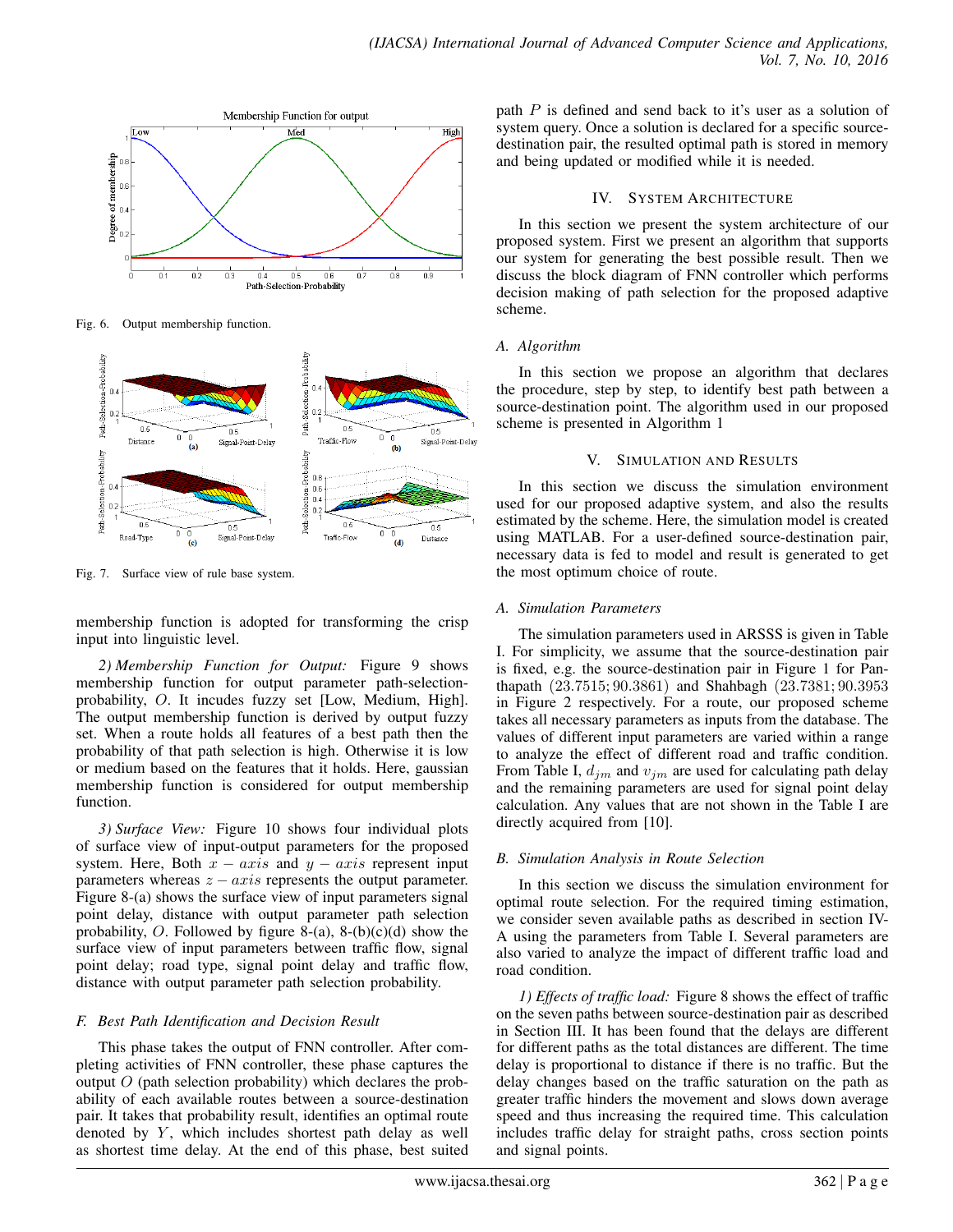|                                                                                      | Algorithm 1: Best Path Selection Algorithm                                                                         |  |  |
|--------------------------------------------------------------------------------------|--------------------------------------------------------------------------------------------------------------------|--|--|
| Input:<br>$(s; d)$ // Source Destination Point<br>$\Phi$ // User Preference<br>begin |                                                                                                                    |  |  |
| 1                                                                                    | <i>if</i> ( $\Phi$ =! MAX)                                                                                         |  |  |
| 2                                                                                    | for $j \leftarrow 1$ to $(n)$ do                                                                                   |  |  |
| 3                                                                                    | for $m \leftarrow 1$ to $(m)$ do                                                                                   |  |  |
| 4                                                                                    | $S_{jm} \leftarrow signal\_point\_delay(c, q, x, \lambda, \eta, \alpha_i)$                                         |  |  |
| 5                                                                                    | $D_{im} \leftarrow path\_delay(d_{ij})$                                                                            |  |  |
| 6                                                                                    | Return $S_{im}, D_{im}$                                                                                            |  |  |
| 7                                                                                    | End for<br>End for                                                                                                 |  |  |
| 8                                                                                    |                                                                                                                    |  |  |
| 9                                                                                    | Input $S_{jm}, d_{jm}, \Delta f_{jm}, \varphi_{jm}$ .                                                              |  |  |
| 10                                                                                   | Load $dataset_{train} \leftarrow$ data set for training FNN.                                                       |  |  |
| 11<br>12                                                                             | Load $dataset_{test} \leftarrow$ data set for testing FNN.<br>Train FNN on $dataset_{train}$ using hybrid learning |  |  |
|                                                                                      | algorithm.                                                                                                         |  |  |
| 13                                                                                   | FNN_Layer // No. of FNN Layers                                                                                     |  |  |
| 14                                                                                   | for $k \leftarrow$ to $(FNN\_Layer)$ do                                                                            |  |  |
| 15                                                                                   | Compute $O_i$ using equation [16] [17] [18]                                                                        |  |  |
| 16                                                                                   | Return $Y \leftarrow O_i$                                                                                          |  |  |
| 17                                                                                   | End for                                                                                                            |  |  |
| 18                                                                                   | Test FNN on <i>dataset<sub>test</sub></i> using back propagation<br>algorithm.                                     |  |  |
| 19                                                                                   | Select Path $P \leftarrow Y : Y \in O_i$                                                                           |  |  |
| 20                                                                                   | Return Path P                                                                                                      |  |  |
| 21                                                                                   | else                                                                                                               |  |  |
| 22                                                                                   | Select Path $P \leftarrow null$                                                                                    |  |  |
| 23                                                                                   | Return Path P                                                                                                      |  |  |
| 24                                                                                   | End if                                                                                                             |  |  |
|                                                                                      | end                                                                                                                |  |  |
| <b>Output:</b> Best Path P                                                           |                                                                                                                    |  |  |
|                                                                                      |                                                                                                                    |  |  |

| TABLE I. | PARAMETERS OF STRAIGHT PATH DELAY, CROSS SECTION |
|----------|--------------------------------------------------|
|          | DELAY AND SIGNAL POINT DELAY                     |

| <b>Parameter</b>    | Value                           |  |
|---------------------|---------------------------------|--|
| $d_{jm}$            | $[0.5 - 2.2]$ km                |  |
| $\overline{d}_{jm}$ | $[40, 50, 60]$ kmh <sup>-</sup> |  |
| $\epsilon$          | 540 sec                         |  |
| q                   | $\overline{1}$ (PCU/sec)        |  |
| $\mathcal{X}$       | $0.20 - 0.28$                   |  |
| η                   | 0.30                            |  |
| $\lambda$           | $<$ 1                           |  |
| $\alpha_0$          | $0.19 - 0.22$                   |  |
| $\alpha_i$          | $0.2 - 0.5$                     |  |
| $\Delta f_{im}$     | $0.5 - 0.20$                    |  |



Fig. 8. Effects of S-D paths distance with or without traffic on path delay



Fig. 9. Effect of cycle length on path delay

TABLE II. TOTAL PATH DELAY

| $i^{th}$<br>Path | $D_{jm}$ (minute) | $S_{jm}$ (minute) | $\tau_{jm}$ (minute) |
|------------------|-------------------|-------------------|----------------------|
|                  | 6.67              | 4.94              | 11.61                |
| 2                | 9.08              | 4.84              | 13.93                |
| 3                | 7.00              | 7.45              | 14.47                |
|                  | 8.15              | 10.06             | 18.23                |
| 5                | 6.08              | 7.55              | 13.64                |
|                  | 7.74              | 10.33             | 17.97                |
|                  | 5.81              | 12.58             | 18.39                |

*2) Effects of Cycle Length:* Figure 9 shows the effect of cycle length on the seven paths between source-destination pair. The illustration shows that cycle length has direct effect on the path delay. It is additive to total delay.

*3) Effects of Degree of Saturation:* Figure 10 shows the effect of degree of saturation on the seven paths between source-destination pair. It has been found that the degree of saturation has negligible effect on the total path delay, when considering large saturated traffic in the metropolitan area.

*4) Route Selection:* Table II shows the required time for traveling from source to destination via seven paths. Based on the given parameter, our proposed scheme chooses *Path1* to be the best one in terms of minimum time required to travel. It should be noted that both straight path delay and signal point delay play the major role in final path delay whereas cross section delay may be neglected upto a certain magnitude. Based on this result further adjustment can be made in route selection as well as in the overall traffic system.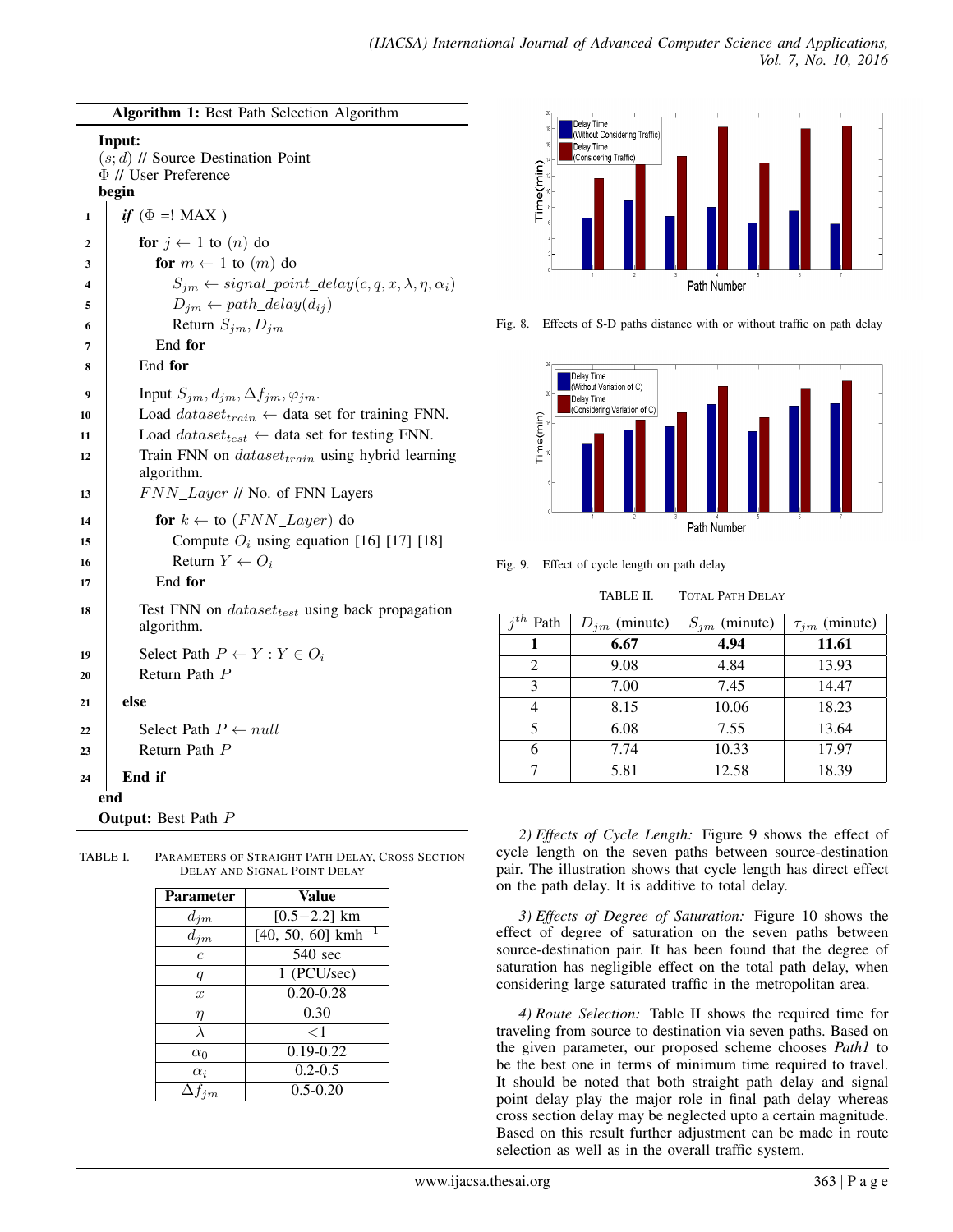

Fig. 10. Effect of degree of saturation on path delay

TABLE III. PERFORMANCE ANALYSIS OF OUTPUT RESULT

| Path | Actual<br>Output | <b>Estimated</b><br>Output | <b>ANN Ap-</b><br>proach | <b>FNN</b><br>Ap-<br>proach |
|------|------------------|----------------------------|--------------------------|-----------------------------|
| 1    | 13.20            | 11.61                      | 11.58                    | 11.50                       |
| 2    | 16.00            | 13.93                      | 13.80                    | 13.60                       |
| 3    | 17.17            | 14.47                      | 14.31                    | 14.20                       |
| 4    | 23.53            | 18.23                      | 18.10                    | 17.90                       |
| 5    | 16.56            | 13.64                      | 13.80                    | 13.60                       |
| 6    | 19.58            | 17.97                      | 17.80                    | 17.60                       |
| 7    | 19.25            | 18.39                      | 17.50                    | 17.40                       |

TABLE IV. ERRORS IN OUTPUT RESULT ESTIMATION

| Path | <b>ANN Approach</b> | FNN Approach |
|------|---------------------|--------------|
|      | 0.14                | 0.01         |
| 2    | 0.16                | 0.02         |
| 3    | 0.2                 | 0.019        |
|      | 0.3                 | 0.018        |
|      | 0.2                 | 0.00         |
|      | 0.1                 | 0.021        |
|      | O 1                 | 0.057        |

# *C. Performance Analysis*

In this section we discuss performance analysis of our proposed system in. Table III shows the time delay of actual output without any intelligent system, estimated output by Webster delay model, ANN approach and FNN approach. It has been found that the proposed FNN outperforms the all the other mentioned methods. Table IV shows the error is the delay estimator. It has been found that the accuracy of the FNN approach is higher than that of the ANN approach.

# VI. CONCLUSION

This paper presents an ARSSS for a source-destination pair under heterogeneous traffic environment. The Dhaka city is considered to validate the proposed model. ARSSS includes different phases such as initial decision method, data preprocessing, FNN controller and best path identification for a particular source-destination pair. FNN controller takes sourcedestination pair distance, signal point delay, traffic flow and road type as input parameters and selects best path for a particular source-destination pair. These input parameters are captured by distributed wireless/wired sensor nodes, remote servers, CCTVs and above all GPS service. This work can be extended by including bio-inspired algorithm instead of FNN for Adaptive road selection support system.

#### **REFERENCES**

- [1] Robert L. Bertini and Ahmed El-Geneidy, "Advanced Traffic Management System Data", Proceedings of 92nd Annual Meeting of Transportation Research Board, Washington DC, USA, January 13-17, 2013.
- [2] Chaudhry, M. S. and Ranjitkar,"Capacity and Signal Timing Analysis of Signalized Intersections with Increasing Saturation Flow Rate", Proceedings of 92nd Annual Meeting of Transportation Research Board, Washington DC, USA, January 13-17, 2013.
- [3] Iqbal, M.A., Zahin, A , Islam, Z.S. , Kaiser, M.S. "Neuro-Fuzzy based adaptive traffic flow control system", Communications, Devices and Intelligent Systems (CODIS), International Conference on, Kolkata, India, December 28-29, 2012. pp. 349 - 352, ISBN:978-1-4673-4699-3.
- [4] Robert L. Bertini and Ahmed El-Geneidy. "Traffic Flow Interruptions in Dhaka City: Is Smooth Traffic Flow Possible?", 2013 Journal of PU, Part: B, Presidency University, India, July 13-17, 2013, Vol.2 , No.2, pp.46-54, ISSN: 2224-761.
- [5] Akanbi A. K, Agunbiade O. Y., "Integration of a city GIS data with Google Map API and Google Earth API for a web based 3D Geospatial Application", International Journal of Science and Research (IJSR) , Novembor 23-27, 2013, Vol.2 , No.11 ISSN (Online): 2319-7064.
- [6] Chaudhry, M. S., Ranjitkars , P., Wilson, D. J. and Hadas, Y., "Investigation of Queue Discharge Behavior at Signalized Intersection based on Analytical and Microsimulation Models", Proceedings of 90th Annual Meeting of Transportation Research Board, Washington DC, USA, January 23-27, 2011.
- [7] Akcelik, R, "Traffic Signals:Capacity and Timing Analysis",Research Report ARR No.123, Australian Road Research Board, Victoria, Australia,Issue (July 2003), pp. 3-4.
- [8] DingXin Cheng, Carroll J. Messer ,Zong Z. Tian, Juanyu Liu, "Modification of Webster Minimum Delay Cycle Length Equation Based on HCM 2000", Transportation Research Board for Presentation and Publication at the 2003 Annual Meeting in Washington, D.C., Texas Transportation Institute, Issue (July 2003), pp. 3-4.
- Webster, F. V., Traffic signal settings, Road Research Technical Paper No. 39, Road Research Laboratory, England, published by HMSO, 1958.
- [10] N. M. Akcelik R, Rouphail, "Over flow queues and delays with random and platooned arrivals at signalized intersections", Journal of Advance Transportation, Vol.3 , pp. 257-251 , Issue (1994).
- [11] TRB (Transportation Research Board), "Highway Capacity Manual", National Research Council, Washington D.C., USA, 2000.
- [12] Teply, S., D. I. Allingham, D. B. Richardson and B. W. Stephenson, Canadian Capacity Guide for Signalized Intersections, Second Edition (S. Teply, ed.), Institute of Transportation Engineering, District 7, Canada, 1995.
- [13] L. Fu, D.Sun, L.R. Rilett, "Heuristic shortest path algorithms for transportation applications: State of the art", Communications, Computers and Operations Research 33 (2006) 3324 334, May 3, 2005. pp. 1-3.
- [14] Nicolas Lefebvre, Michael Balmer, "Fast shortest path computation in time-dependent traffic networks", Working Papers Traffic and Spatial Planning, June 2007, pp. 3-4, ISBN:978-1-4673-4699-3.
- [15] Dachuan Wei, "An Optimized Floyd Algorithm for the Shortest Path Problem ", Journal of Networks, Vol. 5, No. 12, December 2010, pp. 1496 - 1497.
- [16] K. Rohila, P. Gouthami, Priya M, "Dijkstras Shortest Path Algorithm for Road Network", International Journal of Innovative Research in Computer and Communication Engineering, Vol. 2, No. 10, Octobor 2014, pp. 349 - 352, ISSN: 2320-9798.
- [17] Kai Gutenschwager, Axel Radtke, Sven Volker, Georg Zeller, "The Shortest Path: Comparison of Different Approaches and Implementations for the Automatic Routing of Vehicles", 2012 Winter Simulation Conference, Octobor 2012, pp. 3312 - 3314, ISSN: 978-1-4673-4780-8.